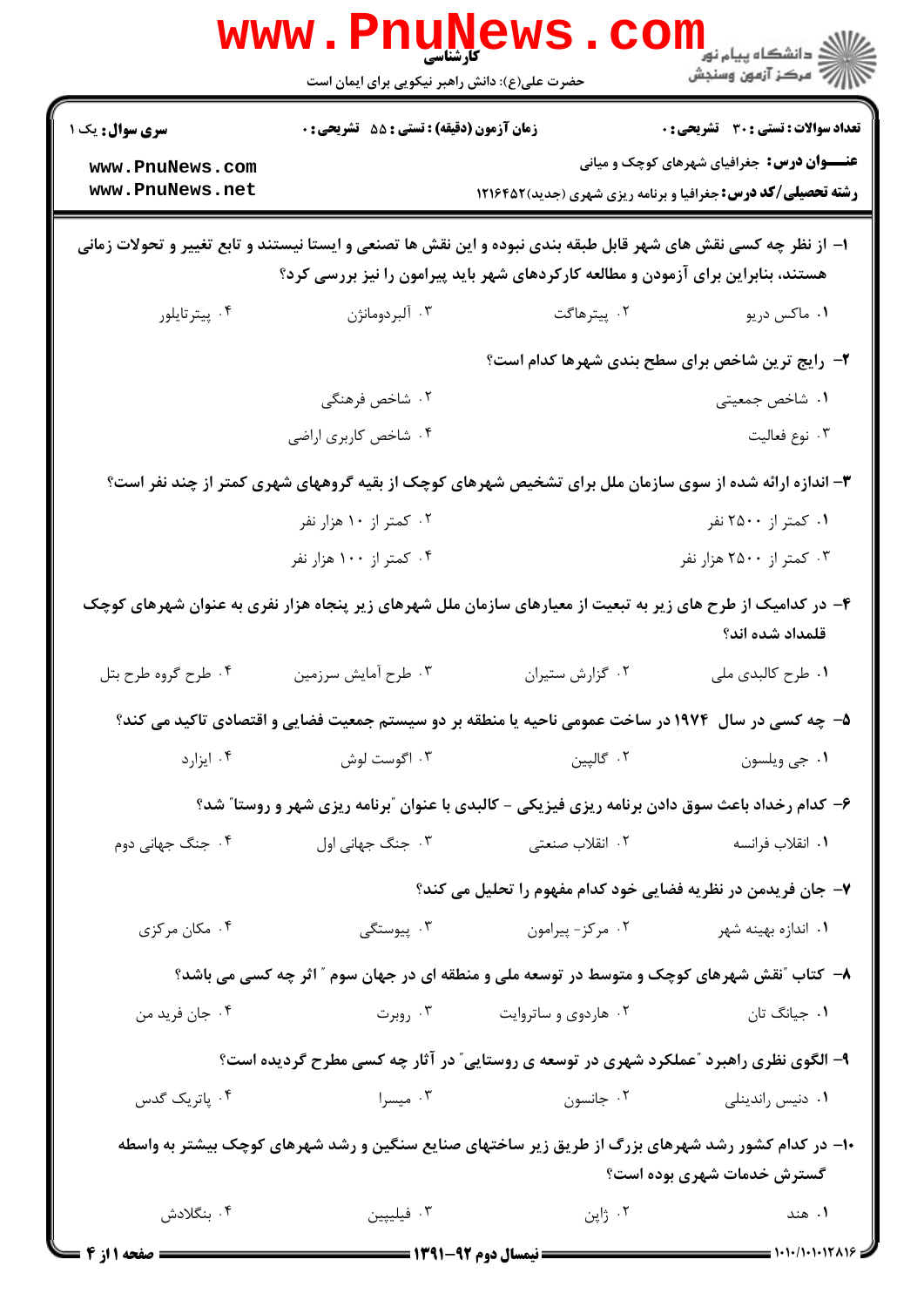|                                                                                                                         | <b>www.PnuNews</b><br>کارشناسی<br>حضرت علی(ع): دانش راهبر نیکویی برای ایمان است                           |                                                                        | ر دانشگاه پيام نور <mark>−</mark><br>ار <i>آمر</i> کز آزمون وسنجش |  |
|-------------------------------------------------------------------------------------------------------------------------|-----------------------------------------------------------------------------------------------------------|------------------------------------------------------------------------|-------------------------------------------------------------------|--|
| سری سوال: ۱ یک                                                                                                          | زمان آزمون (دقیقه) : تستی : 55 آتشریحی : 0                                                                |                                                                        | تعداد سوالات : تستى : 30 ٪ تشريحي : 0                             |  |
| www.PnuNews.com<br>www.PnuNews.net                                                                                      |                                                                                                           | <b>رشته تحصیلی/کد درس:</b> جغرافیا و برنامه ریزی شهری (جدید) ۱۲۱۶۴۵۲   | <b>عنـــوان درس:</b> جغرافیای شهرهای کوچک و میانی                 |  |
|                                                                                                                         | ۱۱- شهر کوچک ″ولونگونگ″ که دولت محلی نسبت به رویکردتوسعه هنری و فرهنگی واکنش مثبتی نشان داد ،در کدام کشور |                                                                        | می باشد؟                                                          |  |
| ۰۴ فیلیپین                                                                                                              | ۰۳ استرالیا                                                                                               | ۰۲ ژاپن                                                                | ۰۱ کانادا                                                         |  |
|                                                                                                                         | ۱۲- بافت اقتصادی شهرهای کوچک دارای کمتر از ۵۰ هزار نفر جمعیت بیشتر بافتی مبتنی بر چه عاملی می باشد؟       |                                                                        |                                                                   |  |
| ۰۴ صنايع سنگين                                                                                                          | ٢. كشاورزى مسبك                                                                                           |                                                                        | ۰۱ خدمات                                                          |  |
|                                                                                                                         |                                                                                                           | ۱۳- برای نخستین بار نوشتن و ریاضیات در شهرهای کدام تمدن ابداع شد؟      |                                                                   |  |
| ۰۴ مصر                                                                                                                  | ۰۳ روم                                                                                                    | ۰۲ يونان                                                               | ۰۱ سومر                                                           |  |
| ۱۴– کدامیک از استان های کشورمان بیشتر از دیگر مناطق در معرض آسیب های ناشی از روند بیابان زایی و کویر زایی قرار<br>دارد؟ |                                                                                                           |                                                                        |                                                                   |  |
| ۰۴ اردبيل                                                                                                               | ۰۳ کرمانشاه                                                                                               | ۰۲ کردستان                                                             | ۰۱ خوزستان                                                        |  |
| ۱۵– شهر کاشان به عنوان یک شهر حاشیه کویری از چه سالی دارای رشدی درونزا،بومی و متکی به داده ها و تقاضاهای محلی<br>بود؟   |                                                                                                           |                                                                        |                                                                   |  |
| 15.5                                                                                                                    | $\sqrt{1701}$ . $\sqrt{1701}$                                                                             | 1401.7                                                                 | 1757.1                                                            |  |
|                                                                                                                         |                                                                                                           | ۱۶- بر طبق سرشماری سال ۱۳۴۵ چند درصد از مردم کشور در شهرها ساکن بودند؟ |                                                                   |  |
| $\Delta \mathfrak{f}$ . $\mathfrak{f}$                                                                                  | $\Delta Y$ . $Y$                                                                                          | Y5.7                                                                   | 49.1                                                              |  |
|                                                                                                                         | 17- بر طبق نتایج سرشماری نفوس و مسکن در سال ۱۳۶۵ رشد سالانه جمعیت شهری چند درصد بود؟                      |                                                                        |                                                                   |  |
| $Y/Y$ . F                                                                                                               | $Y/\lambda$ .                                                                                             | $F/\mathcal{F}$ . T                                                    | $\Upsilon/\Upsilon$ .                                             |  |
|                                                                                                                         |                                                                                                           | ۱۸- در سرشماری سال ۱۳۷۰ چند شهر میلیونی در کشور وجود داشت؟             |                                                                   |  |
| $Y \cdot f$                                                                                                             | 9.7                                                                                                       | $F \cdot Y$                                                            | $\gamma$ .                                                        |  |
|                                                                                                                         |                                                                                                           | ۱۹- کدامیک از شهرهای زیر از سال ۱۳۶۵ به عنوان شهرهای مستقل اعلام شد؟   |                                                                   |  |
| ۰۴ ملاثانی                                                                                                              | ۰۳ آغاجاری                                                                                                | ۰۲ لالی                                                                | ۰۱ باغملک                                                         |  |
|                                                                                                                         | ۲۰- بر طبق اطلاعات انتشار یافته سازمان ملل متحد در دهه های ۱۹۵۰ تا ۱۹۹۰ چند درصد از کل جمعیت شهری جهان در | شهرهای پانصد هزار نفری ساکن هستند؟                                     |                                                                   |  |
| 91.9                                                                                                                    | $\Delta Y$ . $Y$                                                                                          | $Y_{\Delta}$ . $Y$                                                     | $\uparrow\uparrow$ .                                              |  |
|                                                                                                                         |                                                                                                           |                                                                        |                                                                   |  |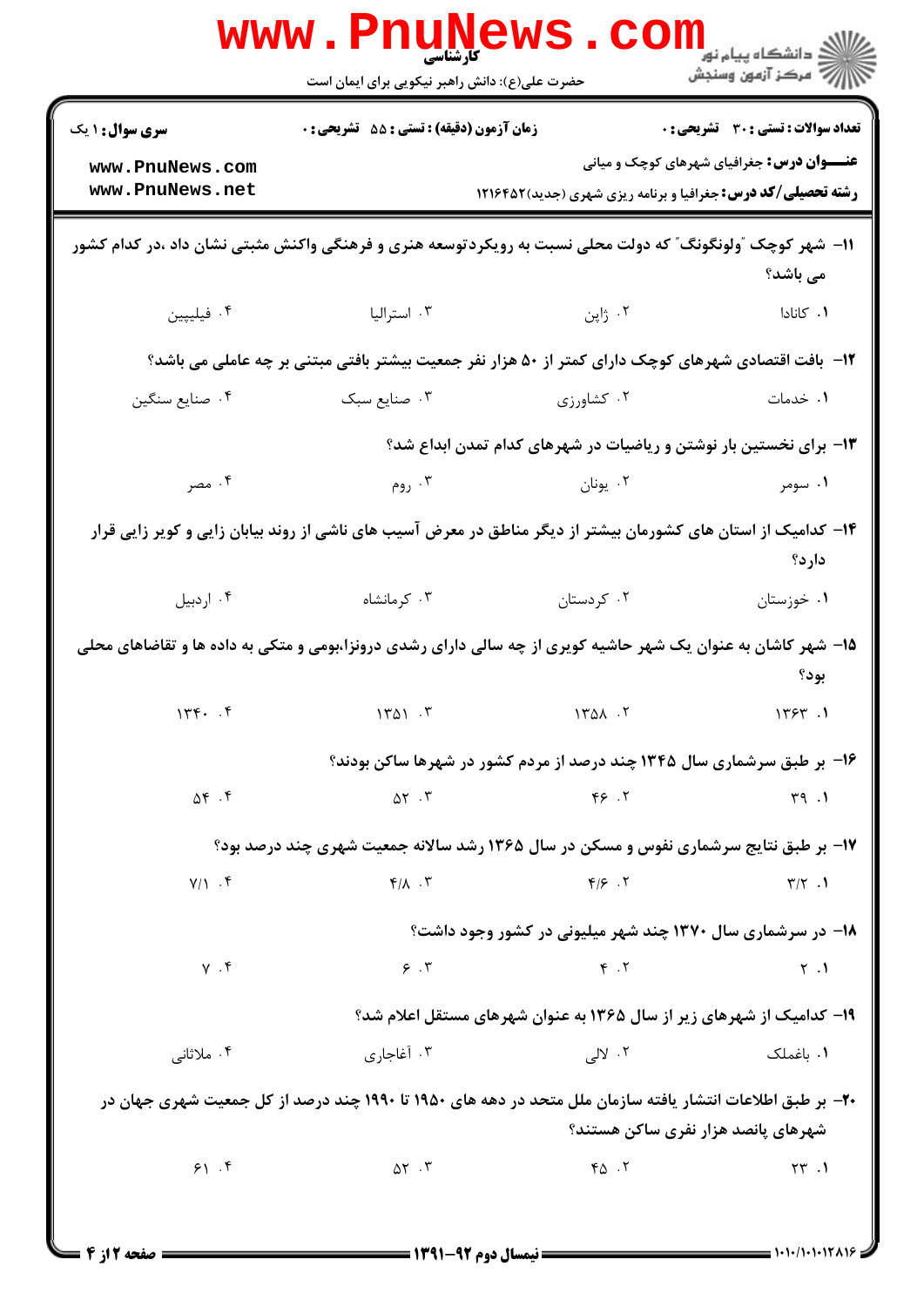|                                                                                                                                                                                                                             | WWW.Pnung<br>حضرت علی(ع): دانش راهبر نیکویی برای ایمان است | دانشگاه پیام نور<br>ا∛ مرکز آزمون وسنجش                                                                                                                            |  |  |
|-----------------------------------------------------------------------------------------------------------------------------------------------------------------------------------------------------------------------------|------------------------------------------------------------|--------------------------------------------------------------------------------------------------------------------------------------------------------------------|--|--|
| <b>سری سوال :</b> ۱ یک<br>www.PnuNews.com<br>www.PnuNews.net                                                                                                                                                                | <b>زمان آزمون (دقیقه) : تستی : 55 تشریحی : 0</b>           | تعداد سوالات : تستى : 30 - تشريحي : 0<br><b>عنـــوان درس:</b> جغرافیای شهرهای کوچک و میانی<br><b>رشته تحصیلی/کد درس:</b> جغرافیا و برنامه ریزی شهری (جدید) ۱۲۱۶۴۵۲ |  |  |
| <b>۲۱</b> - در سال ۱۳۸۵ چند درصد جمعیت کل کشور در کلان شهرها جای گرفتند؟                                                                                                                                                    |                                                            |                                                                                                                                                                    |  |  |
| ۰۴ ۲۰/۳ درصد                                                                                                                                                                                                                | ۲۵/۲۰۰۳ درصد                                               | ۰۲ ۳۵/۳ درصد<br>۰۱ - ۳۰/۲ درصد                                                                                                                                     |  |  |
|                                                                                                                                                                                                                             |                                                            | ۲۲– از اهداف مهم برنامه های توسعه اقتصادی - اجتماعی جمهوری اسلامی ایران در سال های اخیر توسعه و تقویت کدام گروه<br>شهرها بوده است؟                                 |  |  |
| ۰۲ شهرهای ۱۰ تا ۵۰ هزار نفری                                                                                                                                                                                                |                                                            | ۱. شهرهای ۵ تا ۲۵ هزار نفری                                                                                                                                        |  |  |
|                                                                                                                                                                                                                             | ۰۴ شهرهای ۵۰ تا ۱۰۰ هزار نفری                              | ۰۳ شهرهای ۵ تا ۱۵ هزار نفری                                                                                                                                        |  |  |
| ۲۳- طی سال های آماری ۱۳۳۵ تا ۱۳۴۵ تعداد کانون های شهری استان خوزستان چه تغییری داشته است؟                                                                                                                                   |                                                            |                                                                                                                                                                    |  |  |
| ۰۲ از ۱۰ کانون به ۲۵ کانون رسید.                                                                                                                                                                                            |                                                            | ۰۱ از ۱۵ کانون به ۳۰ کانون رسید.                                                                                                                                   |  |  |
|                                                                                                                                                                                                                             | ۰۴ از ۱۰ کانون به ۱۷ کانون رسید.                           | ۰۳ از ۱۴ کانون به ۱۹ کانون رسید.                                                                                                                                   |  |  |
|                                                                                                                                                                                                                             |                                                            | <b>۲۴</b> – نسبت اقتصاد پایه چیست؟                                                                                                                                 |  |  |
|                                                                                                                                                                                                                             | ۰۲ نسبت بین اشتغال و بیکاری پایه                           | ٠١ نسبت بين اشتغال پايه و بيكارى غير پايه                                                                                                                          |  |  |
| ۰۴ نسبت بین اشتغال پایه و بیکاری پایه                                                                                                                                                                                       |                                                            | ۰۳ نسبت بین اشتغال غیر پایه و اشتغال پایه                                                                                                                          |  |  |
|                                                                                                                                                                                                                             |                                                            | <b>۲۵</b> – نرخ رشد قطعی چیست؟                                                                                                                                     |  |  |
| ۰۲ نرخ رشدی که باید برای شهر تحقق پیدا می کرد.                                                                                                                                                                              |                                                            | ٠١ نرخ رشدي كه براي شهر تحقق يافته است.                                                                                                                            |  |  |
|                                                                                                                                                                                                                             | ۰۴ نرخ رشدی که شهر به آن دست می یابد.                      | ۰۳ نرخ رشدی که محاسبه نشده است.                                                                                                                                    |  |  |
| ۲۶– راندینلی در اغلب تحقیقات منطقه ای خود از کدام تکنیک به عنوان مقیاسی برای ارزیابی کارکردهایی نظیر خدمات<br>رسانی ، امکانات و تاسیسات و نیز طبقه بندی سکونتگاه ها بر اساس تعداد کارکردهای موجود در آنها استفاده کرده است؟ |                                                            |                                                                                                                                                                    |  |  |
|                                                                                                                                                                                                                             | ۰۲ ضریب مکانی                                              | ۰۱ شاخص توسعه يافتگى موريس                                                                                                                                         |  |  |
|                                                                                                                                                                                                                             | ۰۴ تغییرات سهمی - بخشی                                     | ۰۳ مدل اسکالوگرام گاتمن                                                                                                                                            |  |  |
| ۲۷– کدام مدل معیاری برای سنجش یکنواخت بودن متغیر مورد نظر، مثلاً توزیع جمعیت در شهرهای یک منطقه است؟                                                                                                                        |                                                            |                                                                                                                                                                    |  |  |
|                                                                                                                                                                                                                             | ۰۲ ضریب کشش پذیری                                          | ۰۱ ضریب آنتروپی                                                                                                                                                    |  |  |
|                                                                                                                                                                                                                             | ۰۴ تحلیل تغییرات سهمی بخشی                                 | ۰۳ ضریب مکانی                                                                                                                                                      |  |  |
|                                                                                                                                                                                                                             |                                                            |                                                                                                                                                                    |  |  |